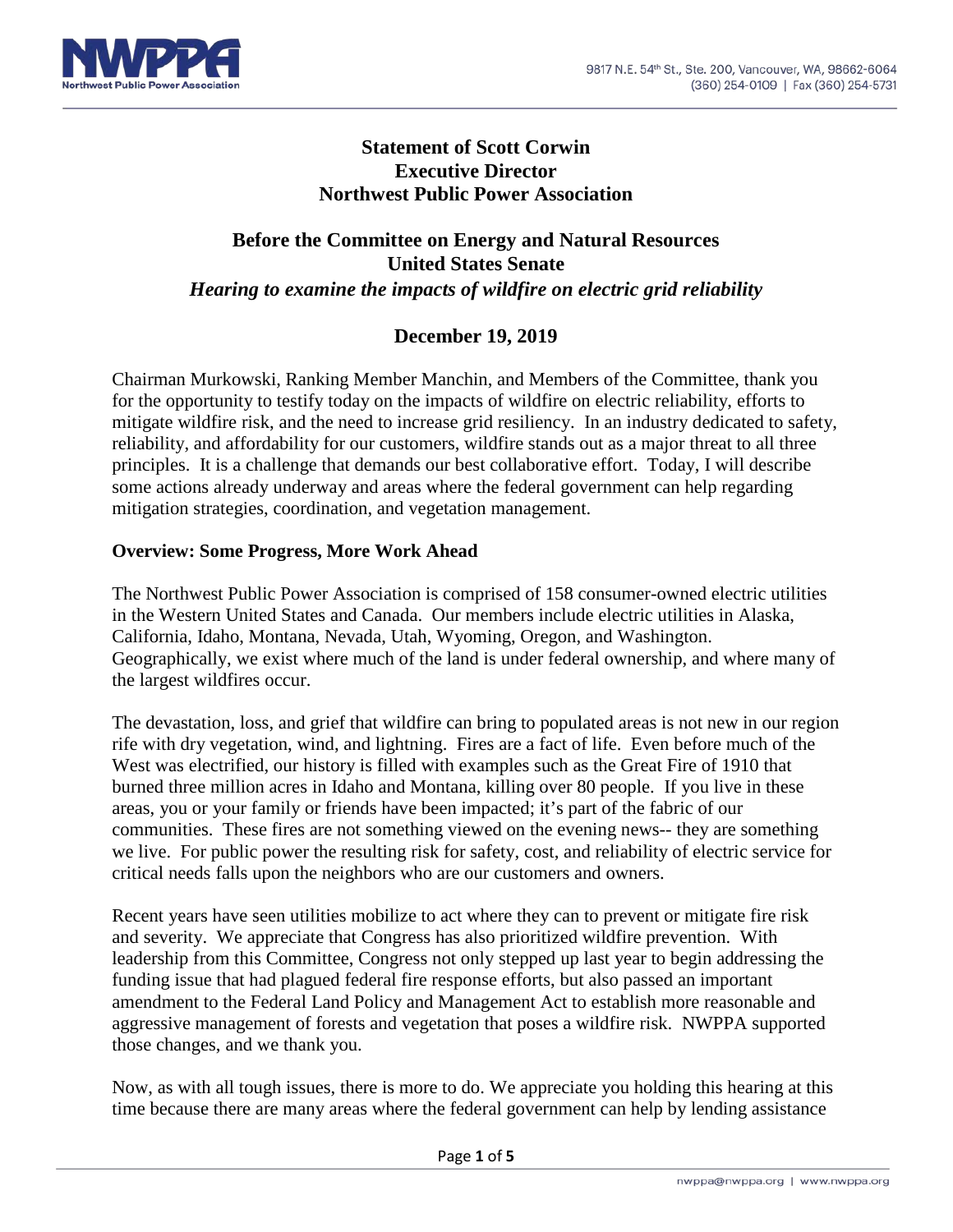and by improving certain policies and practices. Your oversight of this work will be important to its success, and the faster we act ahead of the next fire season the better.

### *Vegetation Management on Public Lands – Next Steps*

The Bureau of Land Management (BLM) and the U.S. Forest Service manage about 440 million acres throughout the United States containing almost 90,000 miles of electrical transmission and distribution rights of way. Some of our members maintain service territories where 80% of the land is owned by the federal government. Effective management demands true partnership to lower the risk of trees causing outages and fires, and to avoid infrastructure being decimated once fires start. Delays in removing trees, or widening corridors that are no longer a safe width, have exacerbated the risk of catastrophic wildfire.

The best way to suppress or avoid a fire is to eliminate fuel or ignition in the first place. Yet, the limitation placed on getting federal approval to address this reality has created understandable frustration among the hardworking utility staff attempting to properly manage vegetation on or near rights-of-way. They know that fire from whatever cause is an inevitability where there is fuel, and they are told they could be held strictly liable for damages. They can see what needs to be done to avoid vegetation coming into contact with electric lines and equipment-- the question is whether they will be allowed to act fast enough. So far, the answer is that some local federal offices are more responsive than others, some have better partnerships with utilities than others, but problems persist in too many areas.

**Consistent, Coordinated, and Quick Implementation**—The new Section 512 of the Federal Land Policy and Management Act of 1976 (the Act) recognizes that layers of long-standing regulatory hurdles were impeding the process for utilities to get approval to clear vegetation and maintain equipment. We appreciate that the U.S. Forest Service issued a proposed rule to update its vegetation management regulations this fall. We are still waiting for BLM to issue a similar rule, though some state BLM offices have provided limited guidance.

NWPPA wrote comments recently on the Forest Service rule joined by 14 other western utility organizations. In those comments, we underscored the serious responsibility of electric utilities for ensuring that rights-of-way are clear of vegetation that could potentially encounter electric transmission and distribution lines. And, we described the challenges that arise when approval of special use authorizations to implement vegetation management on or near ROW are delayed, when application of standards for approving such work are inconsistently applied, or when requests to cut hazard trees that are in danger of falling onto infrastructure are held up or denied. Remember that utilities also have system reliability standards and processes to adhere to in conjunction with the North American Electric Reliability Corporation (NERC), regional reliability councils, state regulators, and local and utility policies.

There are several areas where we think the federal land management agencies must pay close attention to the intent of Congress as this law is implemented:

**Legislative Intent--** Regulations and guidance must align with the intent of the underlying law "to reduce such wildfires, in part, by promoting federal consistency, accountability, and timely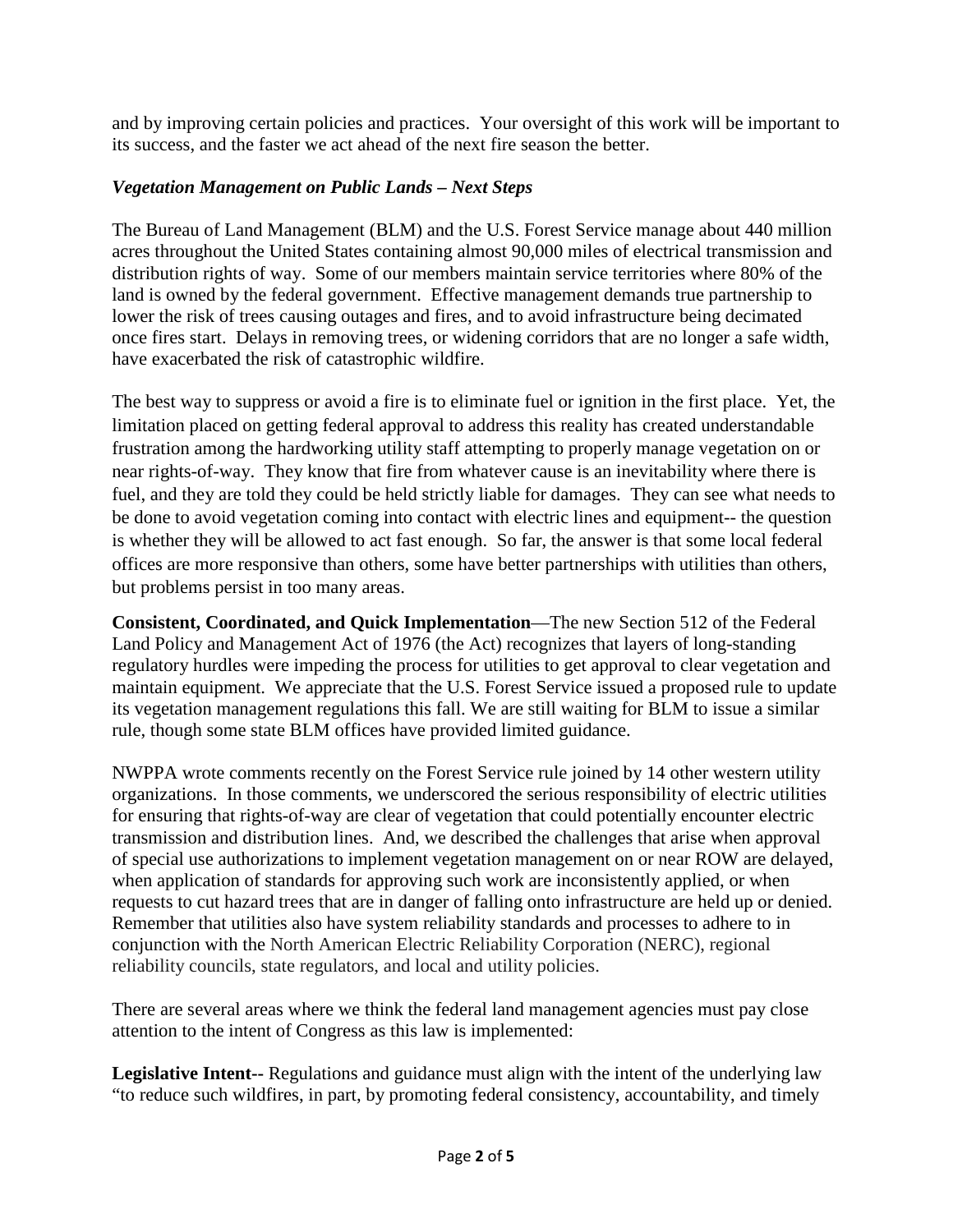decision-making as it relates to protecting electricity transmission and distribution lines on some federal lands from hazard trees." (House Report 115-165) Procedures should enable timely approval of special use authorizations to manage vegetation, facilitate coordination between federal land managers and rights-of-way owner/operators, and promote responsible management of USFS lands that are immediately adjacent to rights-of-way to enable operators to address hazard trees and fuel loads that are a threat.

**Consolidation and Coordination –** Priority should be put on consolidated and coordinated guidelines that are consistent and *eliminate the need for case-by-case approvals* for routine operations and for utility vegetation management activities that are necessary to control hazard trees. Every fire season reminds us that we are out of time to address hazardous vegetation; continued delays are not an option.

**Culture of Responsiveness—**Proper implementation of the Act means that the land management agencies need to establish a top to bottom culture that prioritizes review of utility vegetation management plans and collaboration with operators. There are many hardworking public servants in the Forest Service and BLM who *share our goal of stewardship and proper care of federal lands*. Often, however, our members find inconsistencies working with federal agency personnel, and outcomes vary based on individual federal employees' decisions and timelines. A single utility that provides service in an area overseen by two separate district offices may receive differing guidance and cooperation in approving special use authorizations for management of vegetation on or near the right-of-way. Or, a decision may be delayed in one location but expedited in a reasonable manner in another location. Review of vegetation management plans and collaboration with operators must be a priority—the stakes are high, the safe operation of electric systems depends upon timely response, and it starts with culture.

**Use of Categorical Exclusions**—We also urge full implementation of the tools Congress provided in the Act including full use of agency discretion to identify categorical exclusions to the lengthy processes under the National Environmental Policy Act for routine and regular work on or near rights-of-way, or hazard tree removal.

**Hazard Trees—**We supported a key provision of the Act by which owners/operators can identify hazard trees (whether inside or outside of the right-of-way) that are likely to cause substantial damage or disruption of electrical systems, and take action to remove those trees while notifying the federal land managers. Quick, straightforward implementation of this provision is vital to decisive action to protect electric systems, prevent wildfires, and ensure public safety.

**Liability—**We support implementation of the very sensible provisions in the Act that assert that the federal agencies shall not impose strict liability on utilities for events caused by agency delay, and that there be reasonable liability limits for damages that may result from activities conducted in accordance with the operation and maintenance plans established pursuant to this Act. Utilities, and ultimately their customers, bear the cost of maintaining rights-of-ways as well as the cost of liability for damages. Limiting strict liability is important to empower operators to quickly address urgent threats to power lines in order to avert potential crises.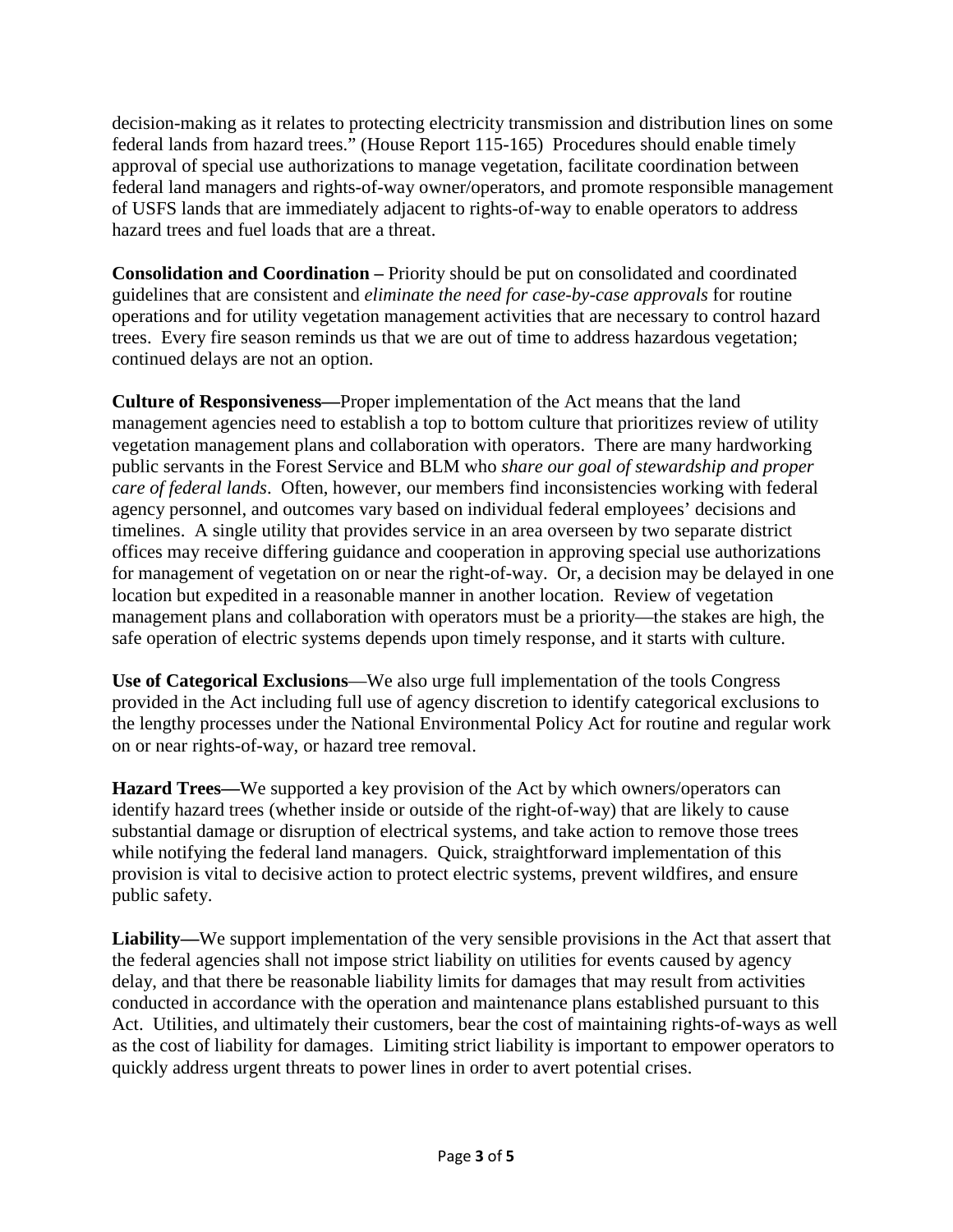One final word on vegetation management: even while expressing frustration with these federal processes, it is noteworthy that some of our members have created good working relationships and helpful coordination with the local offices of the Forest Service and BLM. Utility personnel are well-positioned to assist in any process that involves assessing threats to electric systems – it is what we do. So, we believe there are useful models upon which to build more effective processes and training programs, and we stand ready to help coordinate and implement the **training provisions of the Act.** Also, note that another helpful joint comment letter on the Forest Service proposed regulation was filed by the National Rural Electric Cooperative Association (NRECA) and American Public Power Association (APPA).

## **Risk and Responsibility**

The federal provision on liability discussed above is important to implement because it comprises only one of the layers of legal and financial risk our members experience. The states add various approaches to defining the legal duty of care, the obligations, and the liability for utilities. Liability for catastrophic wildfires represents the largest financial risk for many of our electric utility members. And, insurance availability and rates have become a serious consideration.

Our members are extremely concerned about human safety and the reliability of the systems providing the power that people rely on for critical needs; the current uncertainty from wildfire risk raises many questions about what the actual financial risk will be and what operations are needed to mitigate it. At times, even when there is no indication that a utility or its infrastructure in any way caused an event, the utility has received an invoice from a state or federal agency for damages; in some cases, these appear years afterwards, without any process. In our sector, where our companies are already owned and run by not-for-profit entities, there needs to be clarity around risk and costs so that we can keep power affordable, especially in low income and sparsely populated areas.

## **Utilities, Mitigation, and Grid Resiliency**

Consumer-owned utilities across the West are taking a multitude of actions to further address fire prevention by implementing mitigation plans. These plans contain multiple elements of planning, action, and monitoring to mitigate threats and allow quick action for grid resiliency. Typically, there are dozens of items in these plans within topic areas such as:

- Enhanced Inspections
- Operational Practices
- Situational Awareness
- Vegetation Management
- System Hardening
- Public Safety and Notification
- Addressing Circuit Reclosing
- Direct Fire Response and Recovery